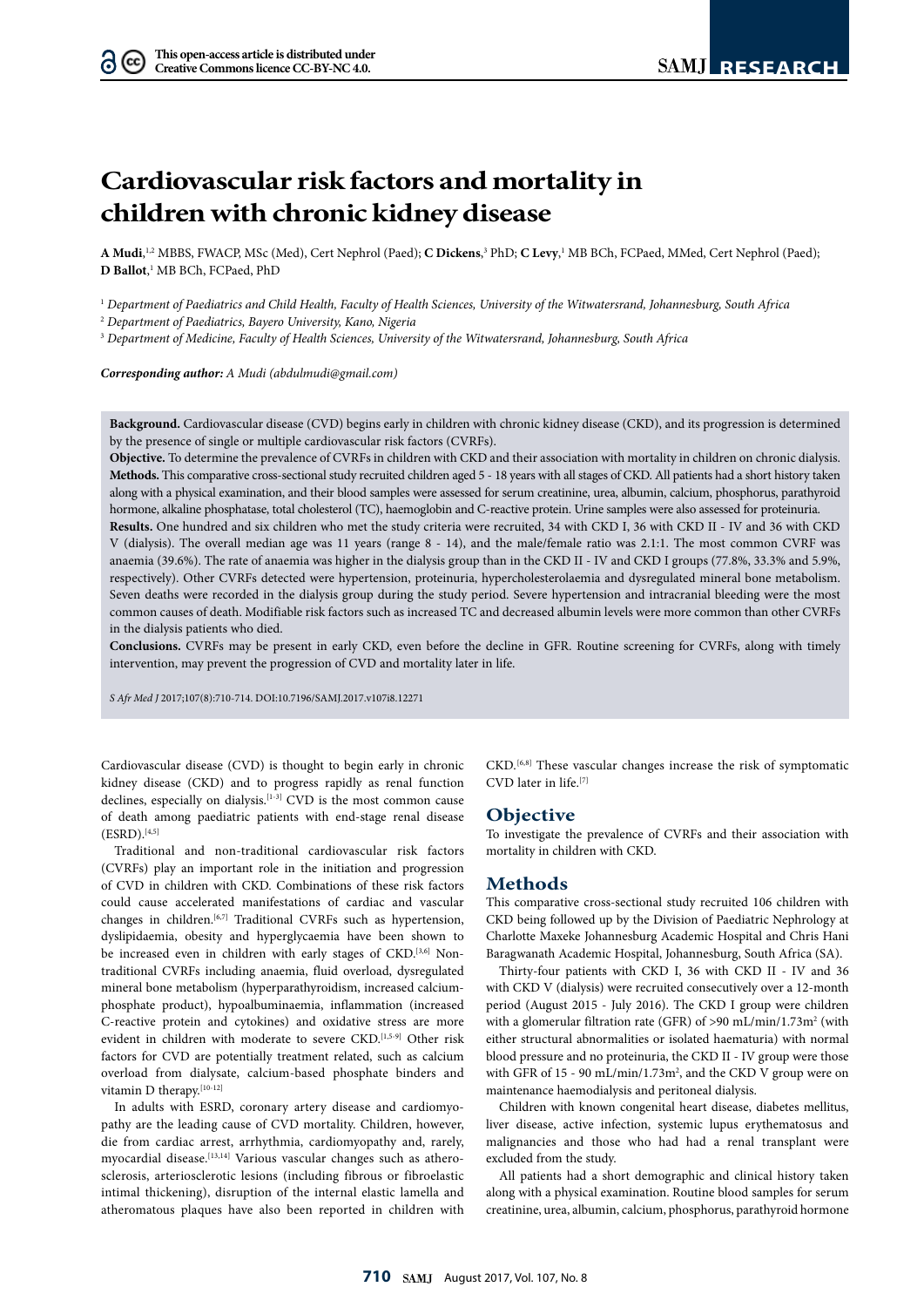(PTH), alkaline phosphatase (ALP), random total cholesterol (TC), haemoglobin and C-reactive protein (CRP) were taken, and results were retrieved and analysed.

### **Definitions of terms**

- **• Hypertension.** The need for antihypertensive treatment and/or according to the 'Fourth report on the diagnosis, evaluation, and treatment of high blood pressure in children and adolescents'.<sup>[15]</sup>
- **• Body mass index (BMI).** Interpreted according to the World Health Organization (WHO) BMI centile for sex and age in children.<sup>[16]</sup>
- Proteinuria. Urine protein/creatinine ratio >0.02 g/mmol.<sup>[17,18]</sup>
- **• Hypercholesterolaemia.** Total cholesterol >5.18 mmol/L (>200 mg/  $dL$ ).<sup>[19]</sup>
- **• Anaemia.** Defined based on age according to the Kidney Disease Improving Global Outcome (KDIGO) clinical practice guidelines for anaemia in CKD.[20]
- **• Hyperphosphataemia, hypocalcaemia, hypercalcaemia, elevated calcium-phosphate product (CaXP) and elevated ALP.**  Defined based on age according to the Kidney Disease Outcomes Quality Initiative (KDOQI) clinical practice guidelines for bone metabolism and disease in children with CKD.[21]
- **• Hyperparathyroidism.** PTH levels above the laboratory normal limit (>7.6 pmol/L) in pre-dialysis patients and above nine times the upper normal limit (>68.4 pmol/L) in dialysis patients, as recommended by KDIGO.[22]
- **• Hypoalbuminaemia.** Serum albumin <35 g/L.[23]
- **Elevated CRP.**  $CRP > 10$  mg/L.<sup>[24]</sup>

#### **Statistical analysis**

All data were collected and managed using Research Electronic Data Capture (REDCap).[25] The computer-based statistical package Stata 13.1 (StataCorp, USA) was used for the analysis. Continuous variables were described using means and standard deviations for normally distributed data, and medians and interquartile ranges for skewed data. Categorical variables were presented as percentages and frequencies. Statistical significance in the prevalence of risk factors was tested for using  $\chi^2$  tests or Fisher's exact tests, where appropriate. Mean/median values for the different groups were compared using analysis of variance, Kruskal-Wallis tests, *t*-tests and Mann-Whitney *U*-tests, depending on the distribution of the data. To compensate for multiple testing, Bonferroni-type correction was used to adjust for significant levels for the CVRFs as appropriate. Logistic regression analysis was used to determine the relationship between mortality and CVRFs. All CVRFs were tested using univariate logistic regression analysis, and only significant CVRFs (*p*<0.05) are presented in Table 3 and included in the multivariate regression model. A confidence interval of 95% was used, and *p*<0.05 was regarded as significant.

#### **Ethics and approval**

The study was approved by the University of the Witwatersrand Human Research Ethics Committee (ref. no. M150312) and was conducted in compliance with the Helsinki Declaration, Good Clinical Practice and the laws and regulations of SA. Informed written consent/assent was obtained from participants where appropriate.

## **Results**

The overall median age of the patients was 11 years (range 8 - 14), and the male/female ratio was 2.1:1 (Table 1).

Congenital anomalies of the kidneys and urinary tract were the most common cause of CKD across all groups, with a total rate of 47.2% (50/106) observed (Table 1).

A breakdown of the nutritional status of the different groups of patients is illustrated in Fig. 1. The majority of the patients (79/106, 74.8%) were well nourished. Undernutrition was seen only in the dialysis group (6/36, 5.6%). Seventeen (16.0%) of the patients were classified as overweight (10 CKD I, 7 CKD II - IV) and 3 (2.8%) as being obese (1 CKD I, 1 CKD II - IV, 1 CKD V).

Anaemia (42/106, 39.6%) was the most common CVRF, as shown in Table 1. Furthermore, anaemia differed significantly between the groups and was observed in 2/34 (5.9%) patients with CKD I, 9/36 (25.0%) of those with CKD II - IV and 31/36 (86.1%) of those with CKD V  $(p<0.001)$ . Hypertension was the second most common CVRF, with a significantly higher rate in the dialysis group than in the CKD II - IV group (28/36 v. 12/36; *p*<0.001). Elevated CaXP was the CVRF with the overall lowest rate (6.5%) and was found in the dialysis group only. Similar trends were observed when the absolute values of the various CVRFs were compared across the groups (Table 1). The majority of these CVRFs remained significant after Bonferroni correction, where *p*<0.004 was considered significant (Table 1).

Over the 12-month duration of the study, we recorded seven deaths, all in the dialysis (CKD V) group. Cerebrovascular accident (intracranial bleed) associated with severe hypertension accounted for the majority  $(4/7, 57.1%)$  of the deaths (Fig. 2). Further analysis of the dialysis group showed a statistically significant difference in the presence of hypercholesterolaemia and hypoalbuminaemia 30





*Fig. 2. Causes of death. (CVA = cerebrovascular accident.)*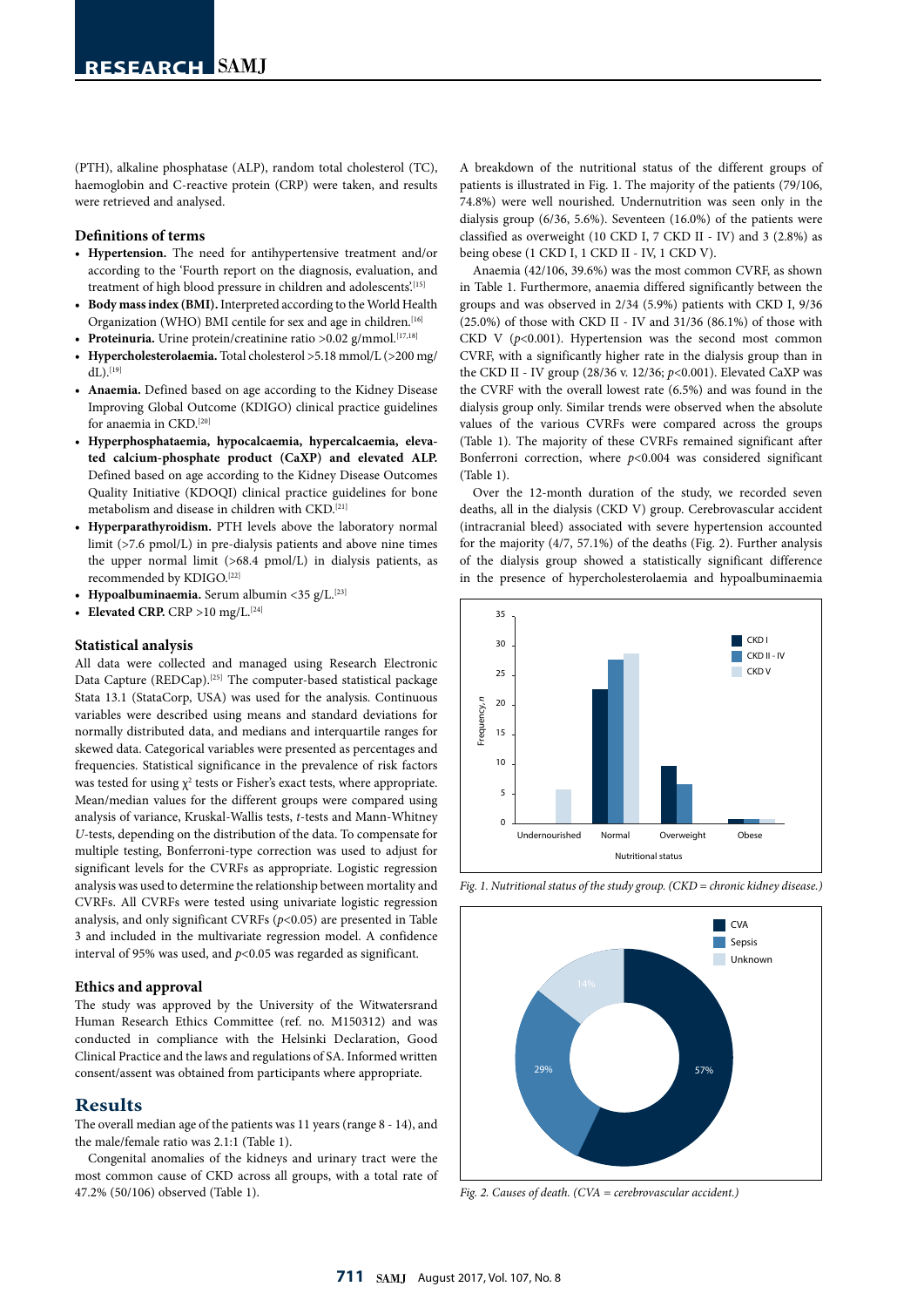| Table 1. Cardiovascular risk factors in all CKD patients |                        |                        |                         |             |  |
|----------------------------------------------------------|------------------------|------------------------|-------------------------|-------------|--|
|                                                          | <b>CKDI</b>            | CKD II - IV            | <b>CKD V</b> (dialysis) |             |  |
|                                                          | $(N=34)$               | $(N=36)$               | $(N=36)$                | $p$ -value  |  |
| Age (yr), mean (SD)                                      | 9.48(2.85)             | 11.28(3.52)            | 11.86(3.77)             | $0.012*$    |  |
| Sex (M/F)                                                | 25:9                   | 26:10                  | 21:15                   | 0.314       |  |
| Diagnosis, $n$ (%)                                       |                        |                        |                         | 0.515       |  |
| <b>CAKUT</b>                                             | 13(38.2)               | 19(52.8)               | 18(50.0)                |             |  |
| Glomerular disease                                       | 12(35.3)               | 13(36.1)               | 11(30.6)                |             |  |
| Others                                                   | 9(26.5)                | 4(11.1)                | 7(19.4)                 |             |  |
| MAP (mmHg), median (IQR)                                 | $71(70-80)$            | $80(70-86)$            | $91(81 - 102)$          | $< 0.001**$ |  |
| Hypertension, $n$ (%)                                    | $\Omega$               | 12(33.3)               | 28(77.8)                | $< 0.001**$ |  |
| BMI (kg/m <sup>2</sup> ), median (IQR)                   | $17(15-18)$            | $18(16-19)$            | $16(15-18)$             | 0.089       |  |
| Increased BMI, $n$ (%)                                   | 11(32.4)               | 8(22.2)                | 1(2.8)                  | $0.002**$   |  |
| Hb (g/dL), median (IQR)                                  | $13.2(12.5 - 14.4)$    | $13.4(12.1 - 14.3)$    | $9.3(8.1 - 10.6)$       | $< 0.001**$ |  |
| Anaemia, $n$ $(\%)$                                      | 2(5.9)                 | 9(25.0)                | 31(86.1)                | $< 0.001**$ |  |
| CRP (mg/L), median (range)                               | $10^{\dagger}$         | $10(10-61)$            | $10(10-62)$             | $0.003**$   |  |
| Increased CRP, $n$ (%)                                   | $\overline{0}$         | 4(11.1)                | 10(27.8)                | $0.002**$   |  |
| TC (mmol/L), median (IQR)                                | $3.7(3.2 - 4.3)$       | $4.2(3.3 - 4.7)$       | $4.2$ (3.3 - 5.7)       | 0.242       |  |
| Hypercholesterolaemia, n (%)                             | 4(11.8)                | 3(8.3)                 | 13(36.1)                | $0.007*$    |  |
| Albumin (mg/dl), median (IQR)                            | $44(42-45)$            | $44(41 - 45)$          | $36(30 - 39)$           | $< 0.001**$ |  |
| Hypoalbuminaemia, $n$ (%)                                | $\overline{0}$         | 2(5.6)                 | 15(41.7)                | $< 0.001**$ |  |
| Phosphate (mmol/L), mean (SD)                            | 1.46(0.23)             | 1.37(0.29)             | 1.64(0.52)              | $0.014*$    |  |
| Hyperphosphataemia, n (%)                                | 4(11.8)                | 4(11.1)                | 17(47.2)                | $< 0.001**$ |  |
| CaXP, median (IQR)                                       | $3.3(3.0 - 3.6)$       | $3.3(2.8 - 3.6)$       | $3.5(2.5 - 4.2)$        | 0.329       |  |
| Increased CaXP, $n$ (%)                                  | $\Omega$               | $\Omega$               | 7(19.4)                 | $\ddagger$  |  |
| ALP (U/L), median (IQR)                                  | 245 (212 - 328)        | $263(184 - 313)$       | $250(184 - 484)$        | 0.773       |  |
| Increased ALP, $n$ (%)                                   | 4(11.8)                | 9(25.0)                | 19(52.8)                | $0.001**$   |  |
| PTH (pmol/L), median (IQR)                               | $3.5(2.7 - 5.3)$       | $6.6(4.0 - 10.9)$      | 77.9 (17.4 - 144.5)     | $< 0.001**$ |  |
| <b>Increased PTH</b>                                     | 4/34(11.8)             | 15/35(42.9)            | 19/36(52.8)             | $0.001**$   |  |
| PCR (g/mmol), median (IQR)                               | $0.004(0.001 - 0.007)$ | $0.030(0.007 - 0.084)$ | $0.235(0.050 - 0.930)$  | $< 0.001**$ |  |
| Proteinuria                                              | $\mathbf{0}$           | 20/32(62.5)            | 8/10(80.0)              | $< 0.001**$ |  |

CKD = chronic kidney disease; SD = standard deviation; CAKUT = congenital anomalies of the kidney and urinary tract; MAP = mean arterial pressure; IQR = interquartile range;<br>BMI = body mass index; Hb = haemoglobin; CRP = C

PCR = urine protein-creatinine ratio.<br>\*Significant at p<0.05. \*\*Significant after Bonferroni correction.<br>"No range, as all patients had a CRP of 10 mg/L.<br>"No statistical analysis applied, because only the dialysis group ha

between the patients who died and those who survived (Table 2). Similarly, the patients who died had significantly higher mean levels of TC and lower mean levels of albumin when compared with those who survived (Table 2). After Bonferroni correction, where *p*<0.004 was considered significant, only cholesterol remained significant (Table 2). Cholesterol and albumin levels were not associated with proteinuria in this subgroup. Univariate logistic regression analysis in the dialysis group showed an association of mortality with age, serum TC and albumin (Table 3). After adjusting for these three in a regression model, we found age to be the most important factor associated with mortality in our group of patients (Table 3).

## **Discussion**

The initiation and progression of CVD in children with CKD are determined by the presence of single or multiple CVRFs, and CVD is thought to begin early and then worsen as renal function declines. Our study looked at traditional and non-traditional risk factors for CVD, as well as their association with mortality, in children with CKD.

The use of the BMI alone in determining the nutritional status of CKD patients on dialysis may not be appropriate because of interdialytic weight gain and variable dry-weight status.<sup>[26]</sup> Despite these concerns, undernutrition was exclusively seen in the dialysis group and we recorded only a single case of overnutrition in the same

group. A similar finding of undernutrition in advanced CKD has been reported in several studies.[27,28] The finding of undernutrition in advanced CKD may be explained by low appetite, nausea and vomiting, and the effect of enforced dietary restriction resulting in caloric deficiency, along with chronic illness, an increased metabolic rate, metabolic acidosis and chronic inflammation, in a growing child.[29]

Being overweight or obese has been reported to increase the risk of having other CVRFs (hypertension, dyslipidaemia and abnormal glucose metabolism) when compared with lean patients.[3] It should be emphasised at this point that the CKD I group did not have proteinuria, so it is unlikely that the presence of patients with nephrotic syndrome influenced the rate of hypercholesterolaemia in this group. In our study, overnutrition was most common in the CKD I and CKD II - IV groups, and we consider that this is a more likely explanation for the higher rate of hypercholesterolaemia in the CKD I group than in the CKD II - IV group.

Even though hypertension has been reported to be the single most important CVRF in  $CKD$ , <sup>[6,30,31]</sup> we found anaemia to be the most common CVRF overall in our study, and hypertension to be the second most common overall. The high rate of anaemia probably reflects the undernutrition reported in the dialysis group, in addition to other causes of anaemia in CKD such as declining production of erythropoietin, inflammation, severe secondary hyperparathyroidism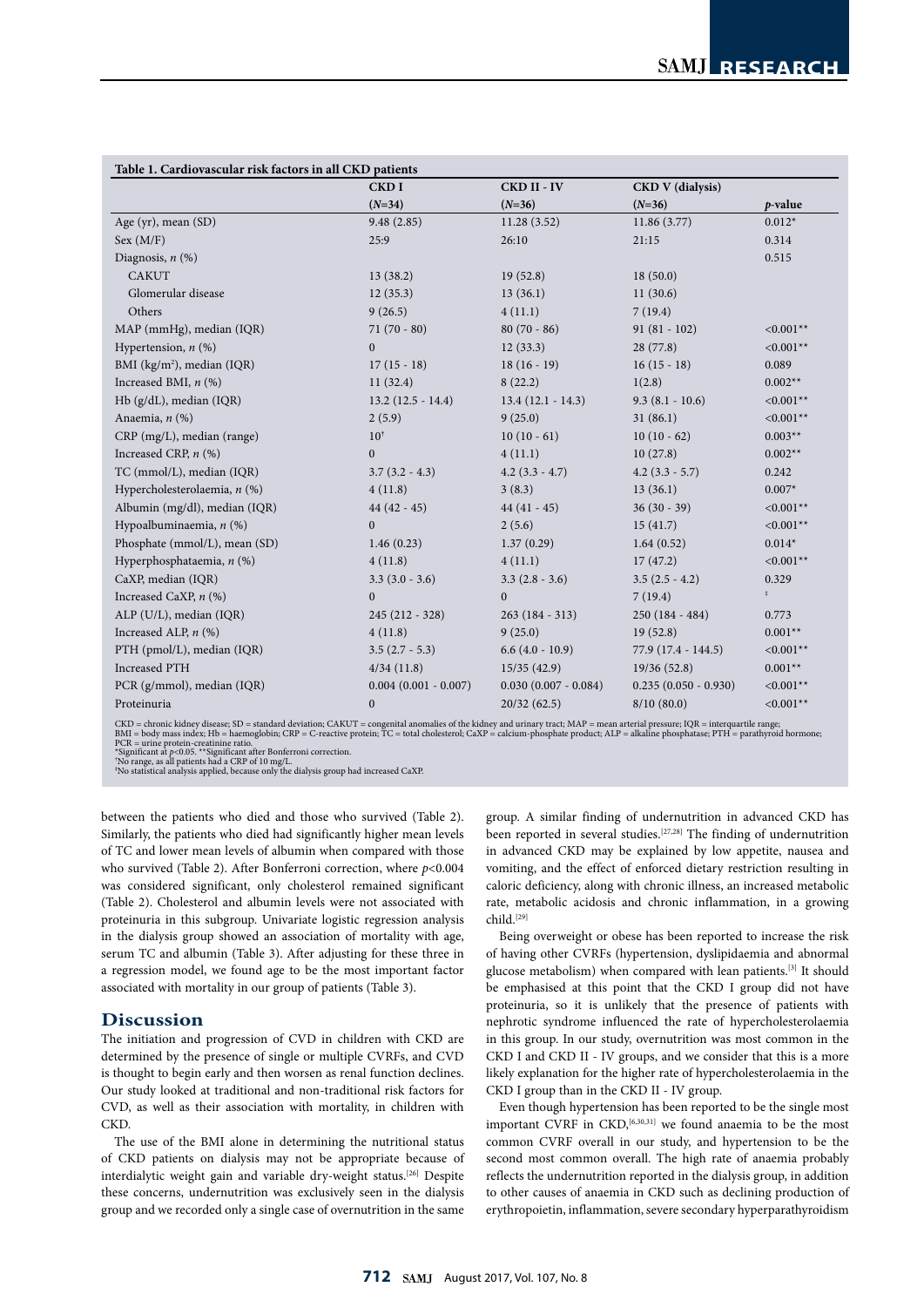## **Table 2. Mortality and cardiovascular risk factors among dialysis patients**

|                                        | racie si nici anii ji anu carure raccular ricit nicioro among ularjolo patiento |                     |            |
|----------------------------------------|---------------------------------------------------------------------------------|---------------------|------------|
|                                        | Mortality                                                                       |                     |            |
|                                        | Yes $(N=7)$                                                                     | $No(N=29)$          | $p$ -value |
| Age (yr), mean (SD)                    | 7.71(2.81)                                                                      | 12.86(3.28)         | $0.005*$   |
| Duration of dialysis (mo), mean (SD)   | 11.43(9.20)                                                                     | 25.72 (36.50)       | 0.309      |
| BMI (kg/m <sup>2</sup> ), median (IQR) | $15(14-16)$                                                                     | $17(15-18)$         | $0.031*$   |
| MAP (mmHg), mean (SD)                  | 85.86 (16.69)                                                                   | 93.66 (18.61)       | 0.435      |
| Hypertension, $n$ (%)                  | 5(71.4)                                                                         | 23(79.3)            | 0.639      |
| $Hb$ (g/dL), mean (SD)                 | 8.30(2.65)                                                                      | 9.46(1.96)          | 0.200      |
| Anaemia, $n$ $(\%)$                    | 6(85.7)                                                                         | 25(86.2)            | 1.000      |
| $CRP$ (mg/L), median (IQR)             | $10(10-29)$                                                                     | $10(10-14)$         | 0.441      |
| Increased CRP, $n$ (%)                 | 2(28.6)                                                                         | 8(27.6)             | 1.000      |
| TC (mmol/L), mean (SD)                 | 6.17(1.44)                                                                      | 4.13(1.29)          | $0.001**$  |
| Hypercholesterolaemia, n (%)           | 6(85.7)                                                                         | 7(24.1)             | $0.005*$   |
| Albumin $(g/L)$ , mean $(SD)$          | 29.57 (4.50)                                                                    | 36.04(5.62)         | $0.008*$   |
| Hypoalbuminaemia, n (%)                | 6(85.7)                                                                         | 9(31.0)             | $0.013*$   |
| Phosphate (mmol/L), mean (SD)          | 1.57(0.52)                                                                      | 1.66(0.53)          | 0.695      |
| Hyperphosphataemia, $n$ (%)            | 3(42.9)                                                                         | 14(48.3)            | 1.000      |
| $CaXP$ , mean $(SD)$                   | 3.31(1.26)                                                                      | 3.59(1.37)          | 0.622      |
| Increased CaXP, n (%)                  | 1(14.3)                                                                         | 6(20.7)             | 1.000      |
| PTH (pmol/L), mean (SD)                | 71.49 (69.42)                                                                   | 89.19 (74.36)       | 0.571      |
| Increased PTH, $n$ $(\%)$              | 3(42.9)                                                                         | 15(51.7)            | 1.000      |
| PCR (g/mmol), median (IQR)             | $1.46(1.00 - 1.91)$                                                             | $0.11(0.03 - 0.35)$ | 0.116      |
| Proteinuria <sup>†</sup>               | 2/2                                                                             | 6/8                 | 0.622      |

SD = standard deviation; BMI = body mass index; IQR = interquartile range; MAP = mean arterial pressure; Hb = haemoglobin; CRP = C-reactive protein; TC = total cholesterol;<br>CaXP = calcium-phosphate product; PTH = parathyr

| Table 3. Logistic regression analysis for mortality among dialysis patients |  |  |
|-----------------------------------------------------------------------------|--|--|
|                                                                             |  |  |

|                   |           | <b>Univariate</b> |               |           | Multivariate    |               |
|-------------------|-----------|-------------------|---------------|-----------|-----------------|---------------|
|                   | <b>OR</b> | <i>p</i> -value   | 95% CI        | <b>OR</b> | <i>p</i> -value | 95% CI        |
| Age $(yr)$        | 0.62      | 0.008             | $0.44 - 0.88$ | 0.67      | 0.058           | $0.44 - 1.01$ |
| $TC$ (mmol/L)     | 2.83      | 0.008             | $1.31 - 6.14$ | 2.32      | 0.119           | $0.81 - 6.68$ |
| Albumin $(mg/dL)$ | 0.81      | 0.021             | $0.68 - 0.97$ | 0.85      | 0.194           | $0.66 - 1.09$ |

OR = odds ratio; CI = confidence interval; TC = total cholesterol.

leading to myelofibrosis, bone marrow hyporesponsiveness and infection.[32] In spite of anaemia being a modifiable risk that can be corrected with erythropoiesis-stimulating agents and iron supplements, poor absorption of oral iron and poor compliance with oral iron due to side-effects such as constipation, diarrhoea and abdominal discomfort may have also contributed to the high rate of anaemia in our patients.

Across the study groups, except for overnutrition, the rates of recorded CVRF were highest in the dialysis group. Previous studies have documented a similar pattern in children with CKD.<sup>[6,33,34]</sup>

Although less common, increased serum TC, phosphate, ALP, PTH and anaemia were also seen in the CKD I group. This may be attributed to the presence of early changes of CKD even before a decline in GFR, onset of proteinuria and hypertension are manifest.

The high death rate recorded over the study period is concerning, with severe hypertension and cerebrovascular accident (intracranial bleed) accounting for most deaths. Our observations differ from the cardiac-related deaths reported in other cohorts of paediatric CKD patients on dialysis, <a>[13,14]</a> where cardiac arrest, arrhythmia, cardiomyopathy, cardiac failure and myocardial infarction/ischaemia were the most common causes of death. This difference may be attributed to lack of adequate volume and blood pressure control

in our dialysis group, leading to severe hypertension. Our findings further emphasise the need for adequate blood pressure and fluid volume control in our chronic dialysis patients, in addition to control of other CVRFs.

Younger age at commencement of dialysis, especially age <1 year, has been associated with poorer survival compared with patients who are older ( $>5$  years) at the start of dialysis.<sup>[13,14]</sup> Similarly, we found age to be a factor associated with mortality in our group of patients.

The finding of a higher rate of increased TC and decreased albumin levels in the dialysis patients who died may be indicative of their role in mortality. Even though neither TC nor albumin levels were significantly associated with mortality after adjusting for age in this study, it is nevertheless still important to correct TC and albumin levels in all patients with CKD, as previous studies have implicated both of these risk factors as predictors of morbidity and mortality in CKD.[23,35-37]

#### **Study strengths and limitations**

This is the first African study to look at traditional and nontraditional risk factors for CVD, as well as their association with mortality, among children with CKD. The major limitation is the small number of patients in this study and the lack of a disease-free